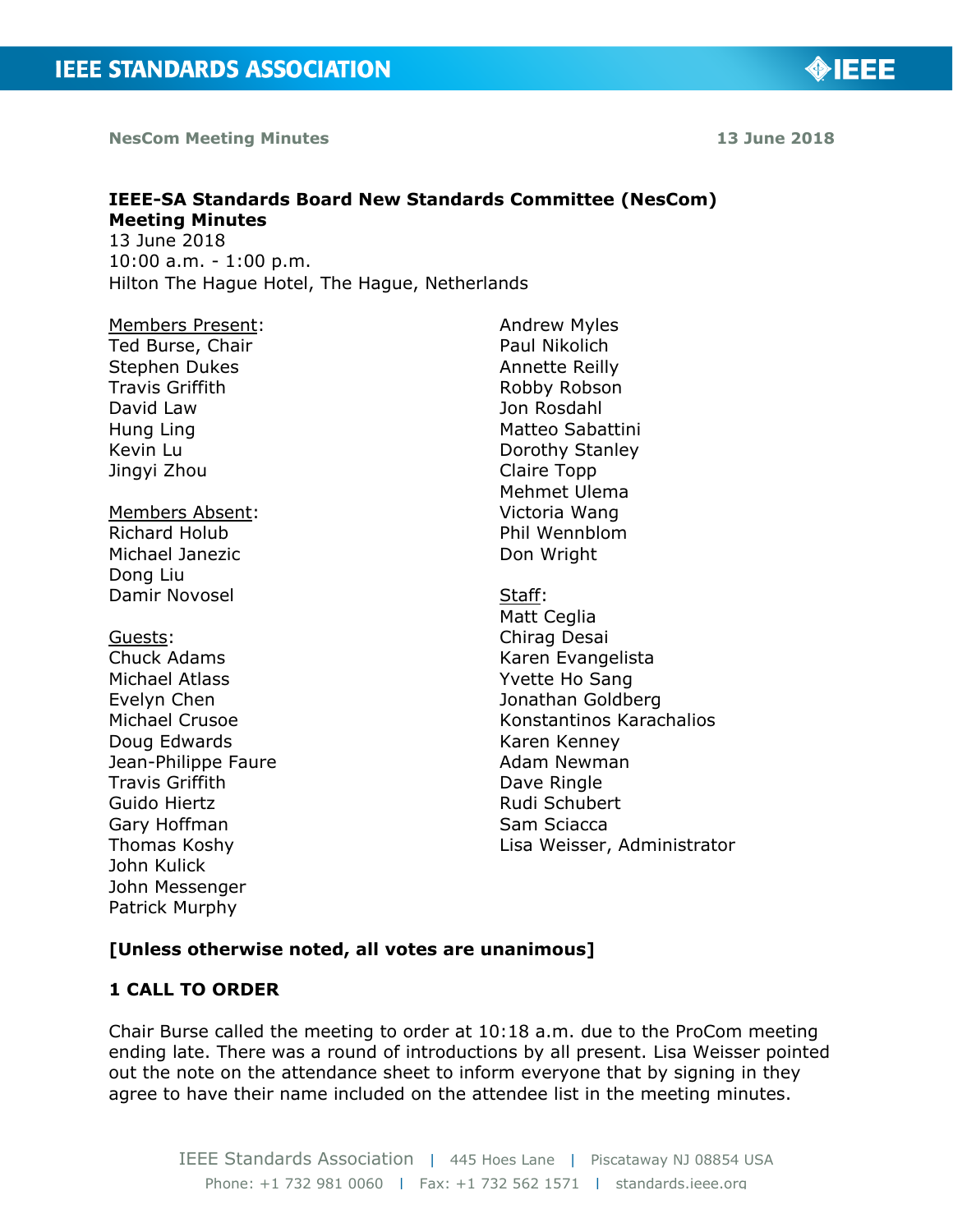## **2 REVIEW OF AGENDA**

**A motion was made to approve the 13 June 2018 NesCom meeting agenda. The motion was unanimously approved.**

### **2.1 Consent Agenda**

## **2.1.1 Withdrawal Requests**

IEEE Power and Energy Society/Transformers

## **PC57.12.70-2011/Cor 1**

Standard Terminal Markings and Connections for Distribution and Power Transformers - Corrigendum 1: Correction of Annex A **Recommendation: Approve PAR withdrawal**

**2.1.2 A Project Number Change Request was approved for P21451-7 'Smart transducer interface for sensors and actuators - Transducers to radio frequency identification (RFID) systems communication protocols and Transducer Electronic Data Sheets (TEDS) for Internet of Things'. The new number will be P1451.7.**

**2.1.3 Project Number Change Requests were approved for P1528.5 'Measurement procedure for the assessment of power density of human exposure to radio frequency fields from wireless devices operating in close proximity to the head and body - Frequency range of 6 GHz to 300 GHz' and P1528.6 'Standard for Determining the power density of the electromagnetic field associated with human exposure to wireless devices operating in close proximity to the head and body using computational techniques and network equipment, 6 GHz to 300 GHz'. The new numbers will be P63195 and P62704-5 respectively.**

**2.1.4 A Project Number Change Request was approved for P1528 'Recommended Practice for Measurement Procedures for the Assessment of Specific Absorption Rate (SAR) of Human Exposure to Radio Frequency Fields From Hand-Held and Body-Worn Wireless Communication Devices (Frequency Range of 4 MHz to 10 GHz)'. The new number will be P62209- 1528.**

## **3 PARS FOR DISCUSSION**

#### **3.1 Modified PARs**

IEEE-SASB Coordinating Committees/SCC39 - International Committee on Electromagnetic Safety

#### **P1528.5**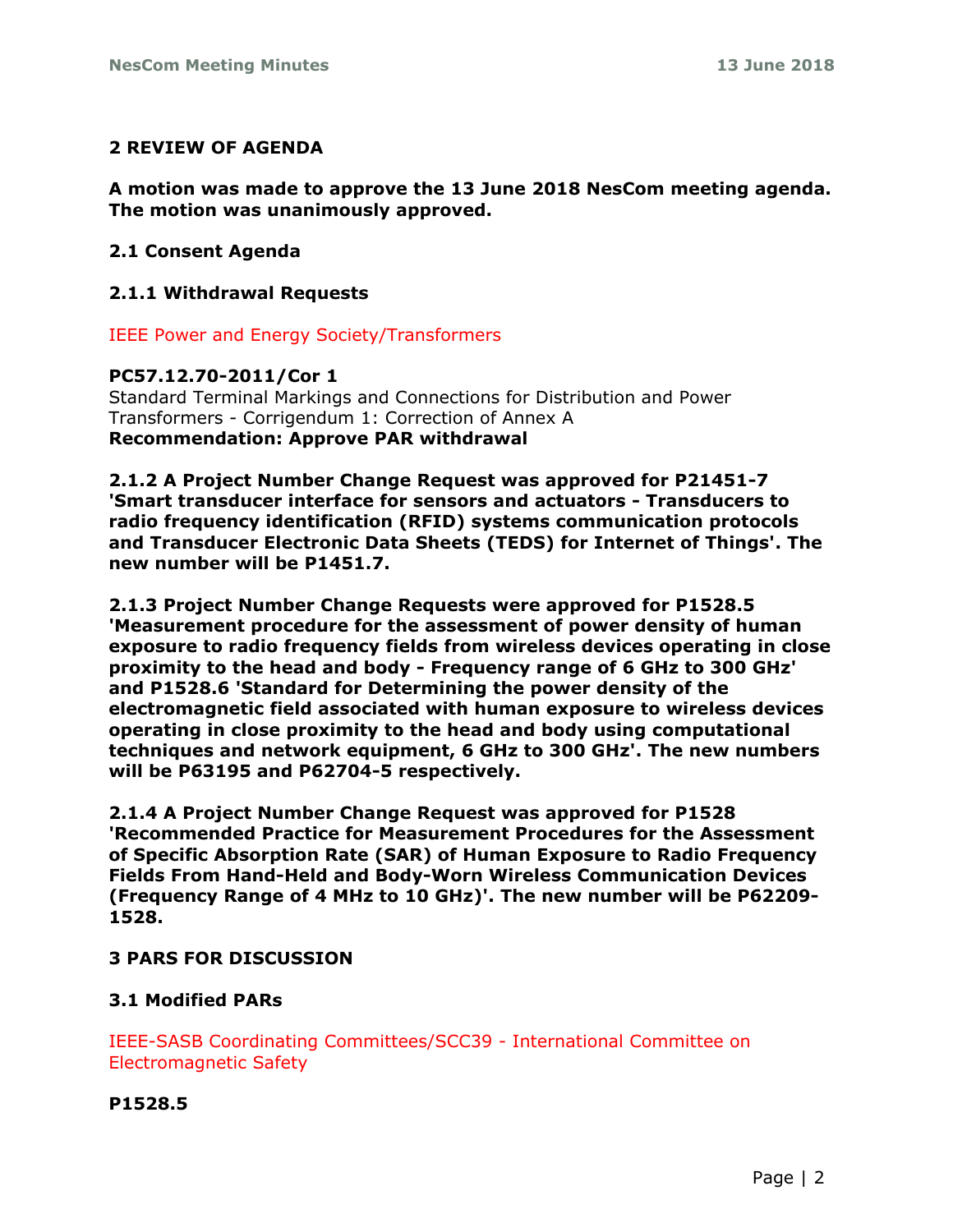Measurement procedure for the assessment of power density of human exposure to radio frequency fields from wireless devices operating in close proximity to the head and body - Frequency range of 6 GHz to 300 GHz

*Recommendation: Approve modified PAR NB: The PAR number is now P63195*

## **P1528.6**

Standard for Determining the power Density of the Electromagnetic Field Associated with Human Exposure to Wireless Devices Operating in Close Proximity to the Head and Body Using Computational Techniques, 6 GHz to 300 GHz *Recommendation: Approve modified PAR*

*NB: The PAR number is now P62704-5*

## **3.2 Extension Requests**

IEEE Instrumentation and Measurement Society/TC4 - High Frequency **Measurement** 

## **P287.1**

Standard for Precision Coaxial Connectors at RF, Microwave and Millimeter-wave **Frequencies** 

*Recommendation: Approve request for an extension until December 2019*

IEEE Power and Energy Society/Insulated Conductors

#### **P1407**

Guide for Accelerated Aging Tests for 5 kV to 46 kV Extruded Electric Power Cables Using Water-Filled Tanks

*Recommendation: Defer request for an extension until PAR expiration year 2019. Staff will provide next steps.*

IEEE Power and Energy Society/Substations

#### **P605**

Guide for Bus Design in Air Insulated Substations *Recommendation: Approve request for an extension until December 2022*

IEEE Power and Energy Society/Transformers

#### **PC57.93**

Guide for Installation and Maintenance of Liquid-Immersed Power Transformers *Recommendation: Approve request for an extension until December 2020*

## **3.3 New PARs**

IEEE Aerospace and Electronic Systems Society/Radar Systems Panel

#### **P521a**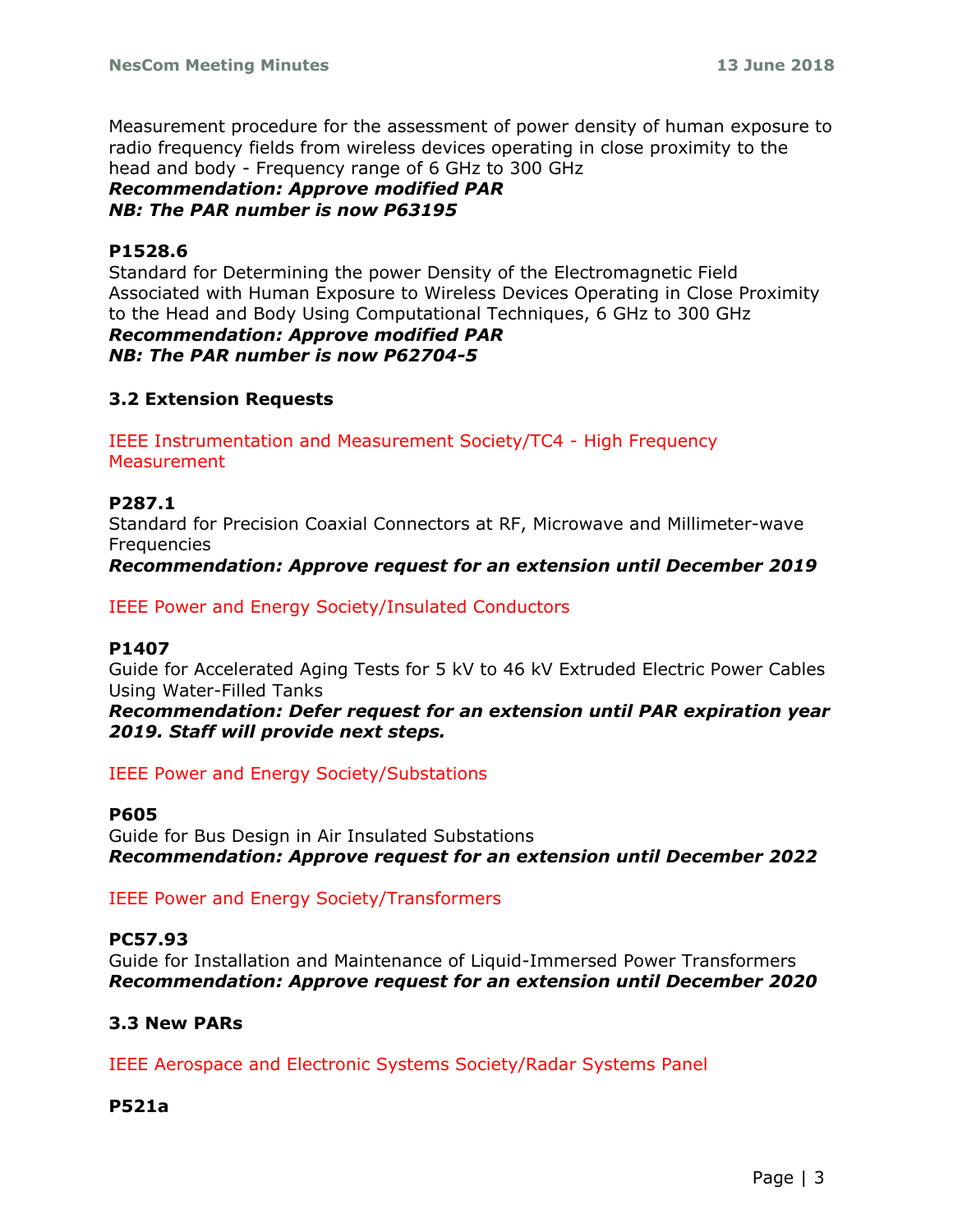Standard Letter Designations for Radar-Frequency Bands Amendment *Recommendation: Defer new PAR until next NesCom meeting*

IEEE-SA Board of Governors/Corporate Advisory Group

## **P2413.1**

Standard for a Reference Architecture for Smart City (RASC) *Recommendation: Approve new PAR until December 2022*

IEEE Computer Society/Cybersecurity and Privacy Standards Committee

#### **P2790**

Standard for Biometric Liveness Detection *Recommendation: Approve new PAR until December 2022*

IEEE Computer Society/Learning Technology

#### **P2247.1** Standard for the Classification of Adaptive Instructional Systems *Recommendation: Approve new PAR until December 2022*

IEEE Consumer Electronics Society/Standards Committee

#### **P2785**

Standard for Architectural Framework and General Requirements for Smart Home Systems

*Recommendation: Approve new PAR until December 2022*

#### **P2786**

Standard for General Requirements and Interoperability for Internet of Clothing *Recommendation: Approve new PAR until December 2022*

IEEE Engineering in Medicine and Biology Society/Standards Committee

## **P1708a**

Standard for Wearable Cuffless Blood Pressure Measuring Devices *Recommendation: Approve new PAR until December 2022*

#### **P2791**

Standard for Bioinformatics Computations and Analyses Generated by High-Throughput Sequencing (HTS) to Facilitate Communication *Recommendation: Approve new PAR until December 2022*

## **P2792**

Therapeutic Electrical Stimulation Waveforms *Recommendation: Approve new PAR until December 2022*

IEEE Power and Energy Society/Energy Development & Power Generation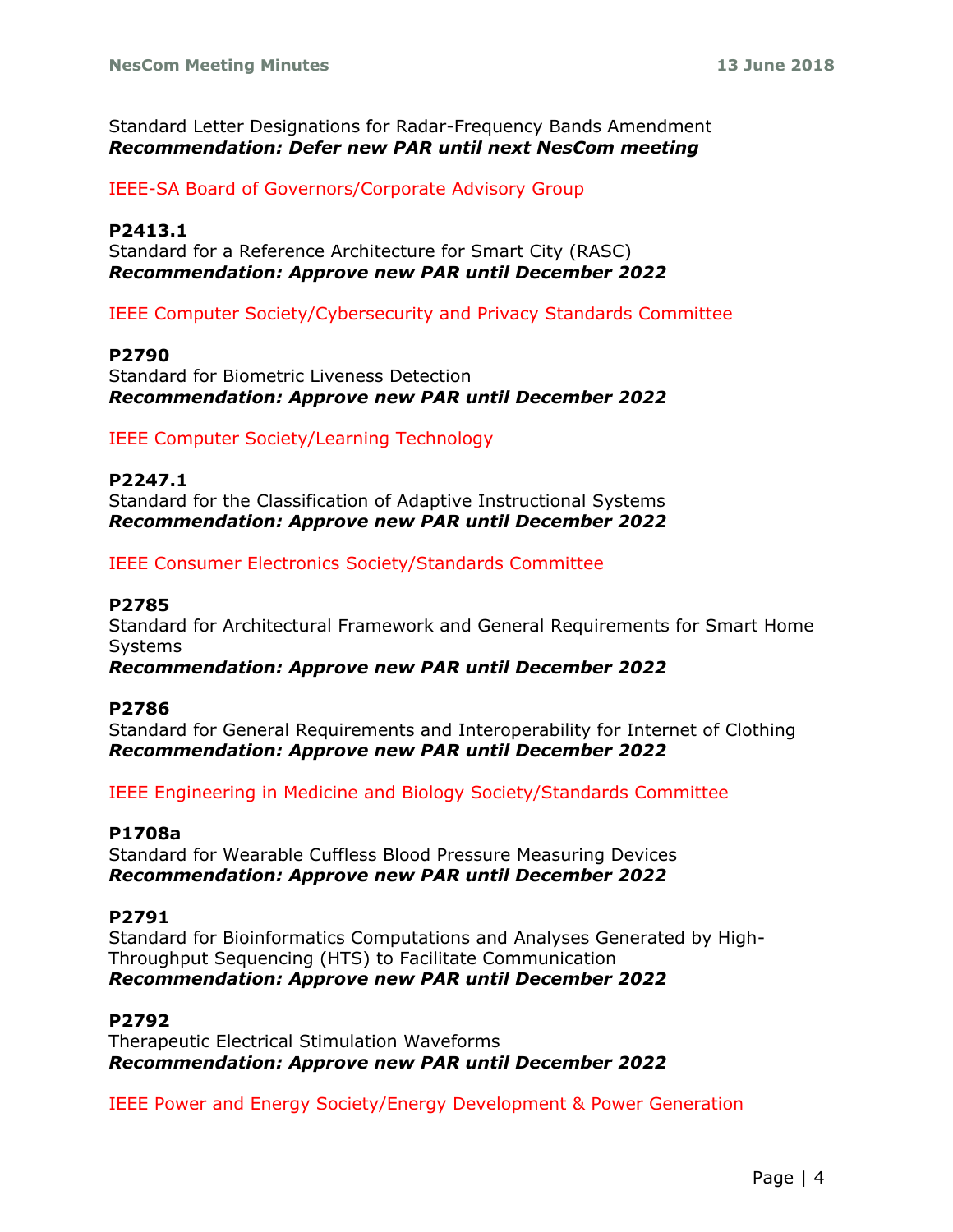### **P2793**

Standard Terms and Definitions for Turbine Governing Systems *Recommendation: Approve new PAR until December 2022*

IEEE Power and Energy Society/Power System Instrumentation and Measurements

## **P2681**

Guide for Testing Medium Voltage Smart Grid Sensor and Intelligent Electronic Device Systems *Recommendation: Approve new PAR until December 2022*

IEEE Power and Energy Society/Substations

## **PC37.122.8**

Guide for the Application of Mobile Gas-Insulated Substations Rated Above 52kV *Recommendation: Approve new PAR until December 2022*

IEEE Power and Energy Society/Transformers

## **PC57.167**

Guide for Monitoring Distribution Transformers *Recommendation: Approve new PAR until December 2022*

#### **PC57.168**

Guide for Low Frequency Dielectric Testing for Distribution, Power and Regulating **Transformers** 

*Recommendation: Approve new PAR until December 2022*

## IEEE Photonics Society/Standards Committee

#### **P2065**

Parameter Requirements and Test Method for Industrial Fiber Laser *Recommendation: Approve new PAR until December 2022*

## **3.4 PARs for the Revision of Standards**

IEEE Computer Society/LAN/MAN Standards Committee

#### **P802.1X**

Standard for Local and metropolitan area networks--Port-Based Network Access Control

*Recommendation: Approve PAR for the revision of a standard until December 2022 (5 approve, 1 recuse [Law])*

IEEE Computer Society/Learning Technology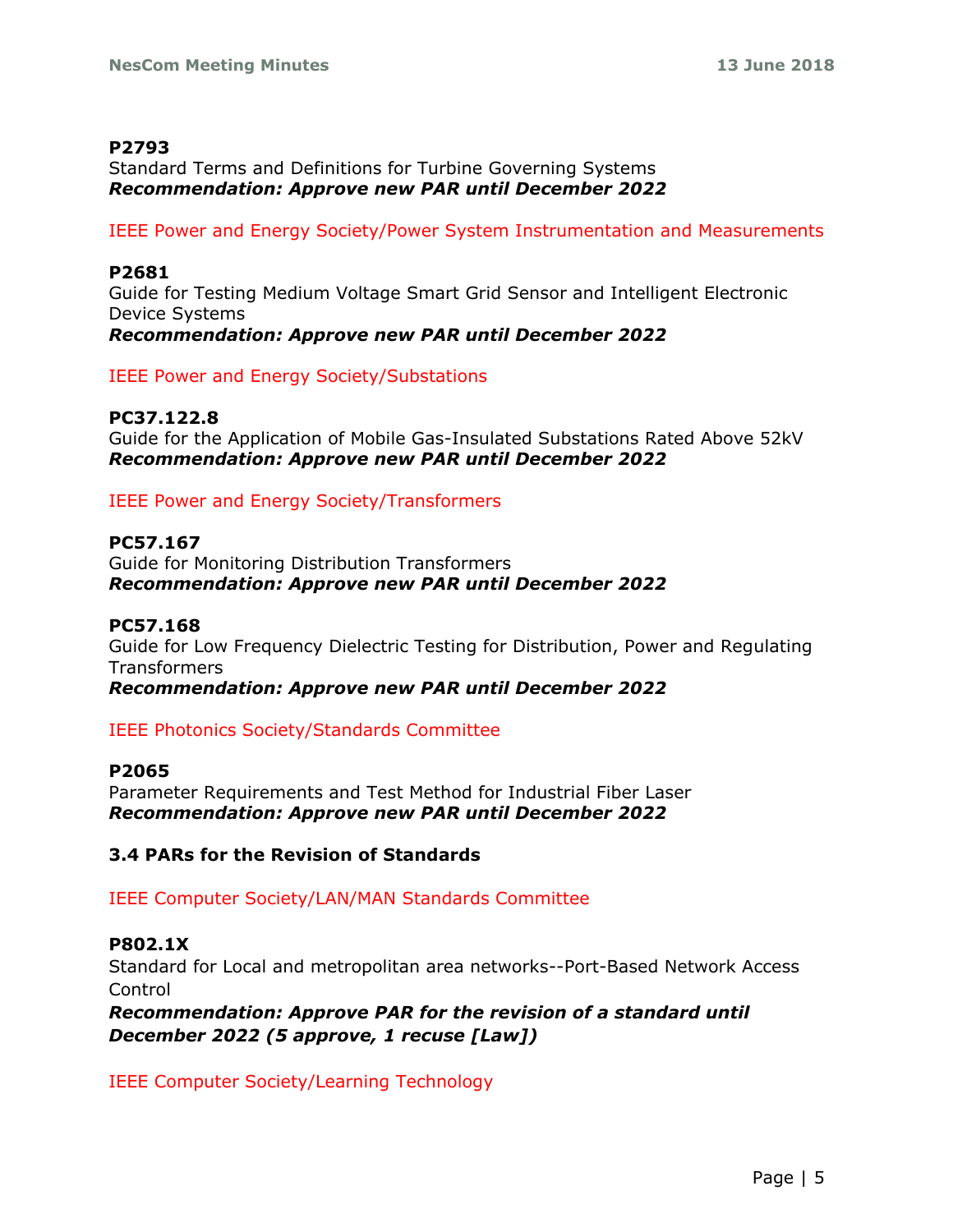## **P1484.20.1**

Standard for Learning Technology-Data Model for Reusable Competency Definitions *Recommendation: Approve PAR for the revision of a standard until December 2022*

IEEE Communications Society/Power Line Communications

## **P2030.5**

Standard for Smart Energy Profile Protocol *Recommendation: Approve PAR for the revision of a standard until December 2022*

IEEE Dielectrics and Electrical Insulation Society/Standards Committee

## **P1043**

Recommended Practice for Voltage-Endurance Testing of Form-Wound Bars and Coils

*Recommendation: Approve PAR for the revision of a standard until December 2022*

IEEE Instrumentation and Measurement Society/TC9 - Sensor Technology

## **P21451-7**

Smart transducer interface for sensors and actuators - Transducers to radio frequency identification (RFID) systems communication protocols and Transducer Electronic Data Sheets (TEDS) for Internet of Things

*Recommendation: Approve PAR for the revision of a standard until December 2022*

*NB: The PAR number is now P1451.7*

IEEE Instrumentation and Measurement Society/TC10 - Waveform Generation Measurement and Analysis

#### **P1658**

Standard for Terminology and Test Methods of Digital-to-Analog Converter Devices *Recommendation: Approve PAR for the revision of a standard until December 2022*

IEEE Power and Energy Society/Switchgear

## **PC37.20.3**

Standard for Metal-Enclosed Interrupter Switchgear Rated Above 1 kV ac up to and Including 38 kV ac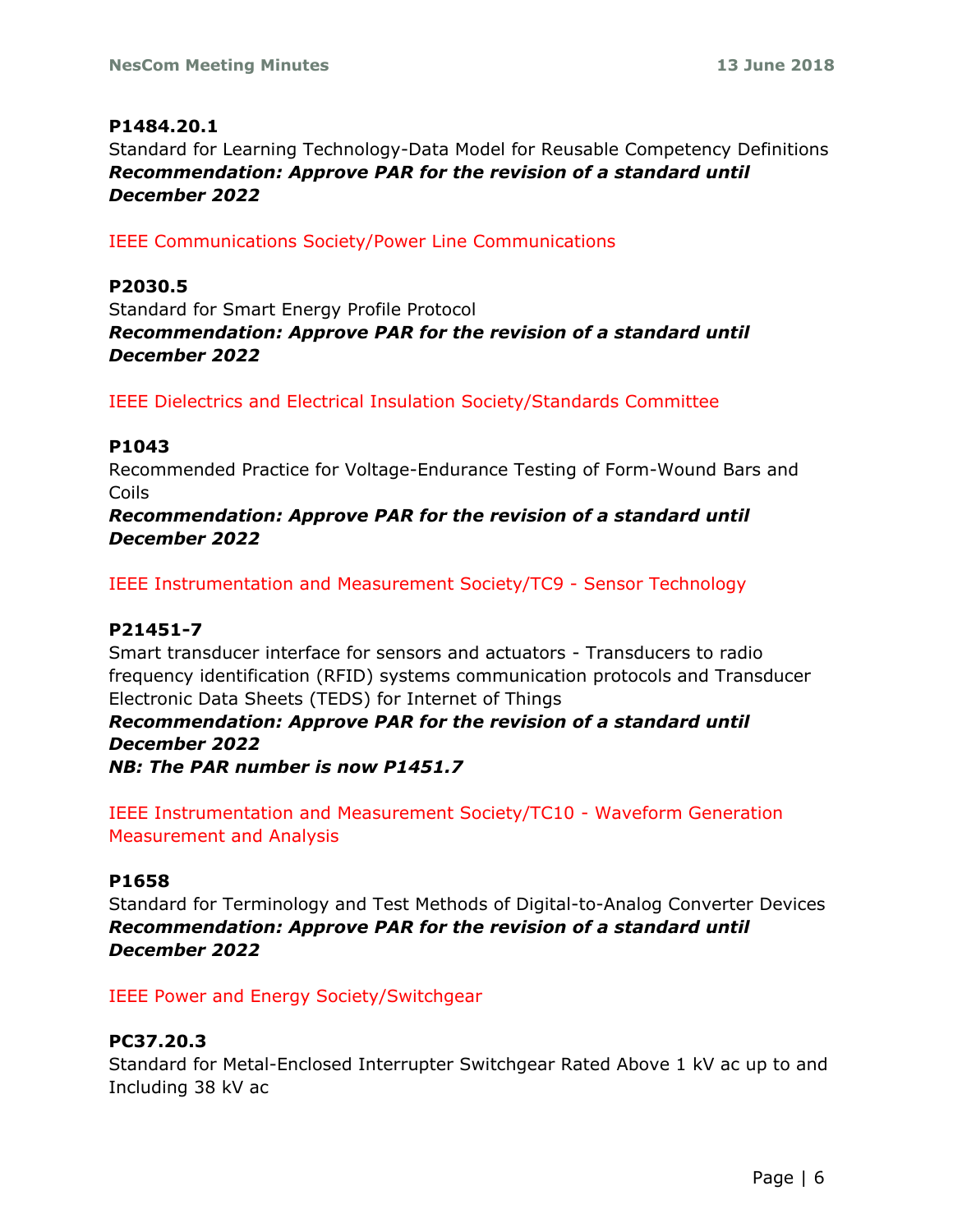## **Recommendation: Approve PAR for the revision of a standard until December 2022**

#### **PC37.121**

Guide for Switchgear - Unit Substation - Requirements *Recommendation: Approve PAR for the revision of a standard until December 2022*

#### IEEE Power and Energy Society/Transformers

## **PC57.12.70**

Standard for Standard Terminal Markings and Connections for Distribution and Power Transformers

*Recommendation: Approve PAR for the revision of a standard until December 2022*

#### **PC57.149**

Guide for the Application and Interpretation of Frequency Response Analysis for Oil-Immersed Transformers

## *Recommendation: Approve PAR for the revision of a standard until December 2022*

#### IEEE Reliability Society/IEEE Reliability

#### **P1624**

Standard for Organizational Reliability Capability *Recommendation: Approve PAR for the revision of a standard until December 2022*

IEEE Vehicular Technology Society/Rail Transportation Standards Committee

#### **P16**

Standard for Electrical and Electronic Control Apparatus on Rail Vehicles *Recommendation: Approve PAR for the revision of a standard until December 2022*

#### **4 OLD BUSINESS**

## **4.1 Ad Hoc Report - Alignment with Numbering Policy for Multi-Part Standards - Jingyi Zhou**

Jingyi Zhou reported on the discussions from the ad hoc regarding the current numbering policy and the potential for enhancing the numbering policy to add